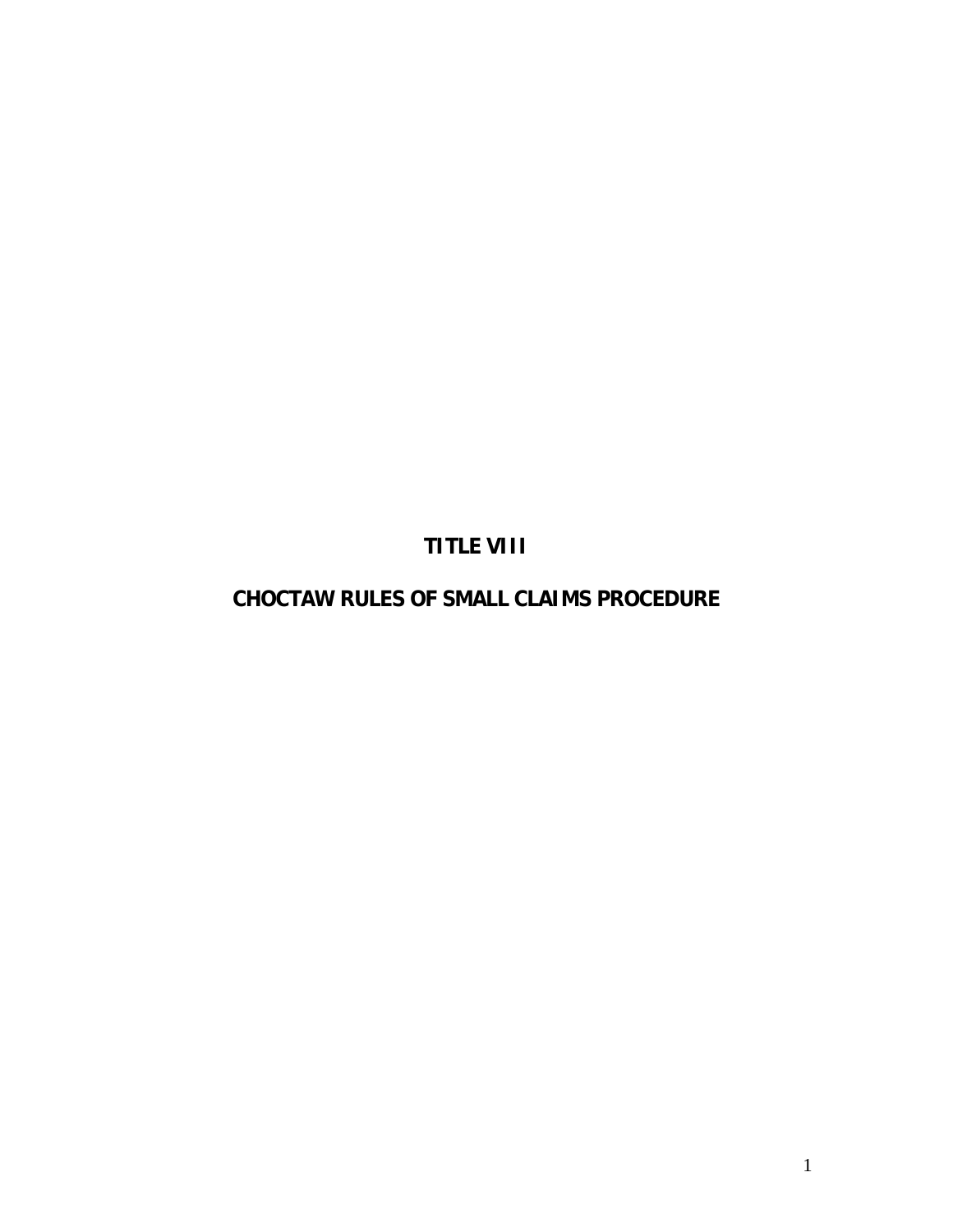| Rule 1 |  |
|--------|--|
| Rule 2 |  |
| Rule 3 |  |
| Rule 4 |  |
| Rule 5 |  |
| Rule 6 |  |
| Rule 7 |  |
| Rule 8 |  |
| Rule 9 |  |
|        |  |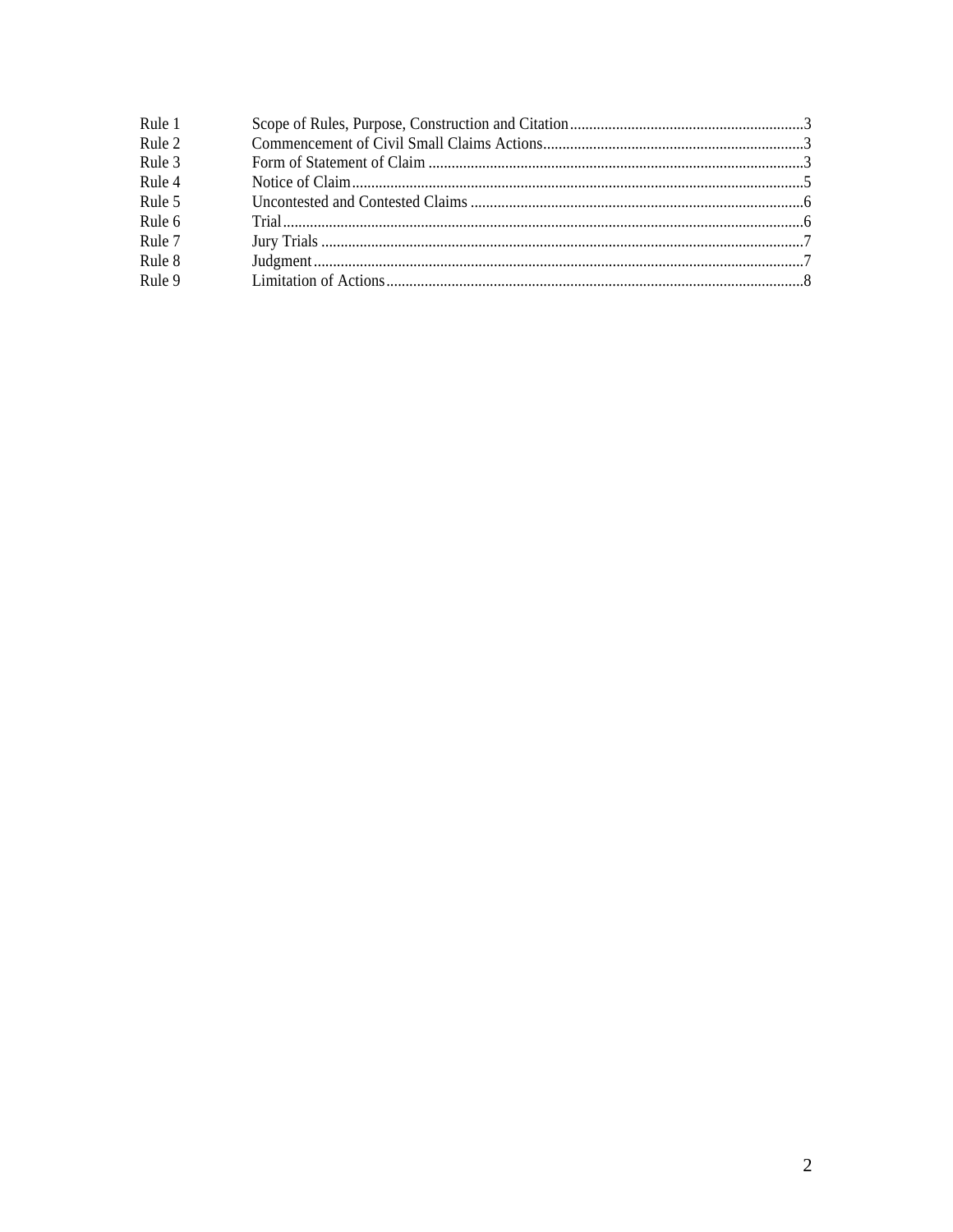### <span id="page-2-0"></span>**Rule 1 Scope of Rules, Purpose, Construction and Citation**

- (1) Scope: The provisions of this Title shall, except to the extent otherwise provided, govern the procedure in the Choctaw Courts, in all civil actions wherein the matter in controversy does not exceed the sum of value of one thousand dollars (\$1,000) exclusive of interest and cost, provided that at the election of the defendant, the Civil Court may hear claims under these small claims procedures in which the amount in controversy does not exceed three thousand dollars (\$3,000).
- (2) Purpose: The provisions of this title are intended to provide an abbreviated, but fair, means for the routine disposition of claims of limited value wherein neither party is required to or elects to utilize the more expansive and technical proceedings and procedures of Title VI of the Tribal Code.
- (3) Construction: These rules shall be liberally construed to secure a just, speedy and inexpensive determination of every action of a civil nature.
- (4) Citation: These rules may be known and cited as the "Choctaw Small Claims Rule" and may be abbreviated as "C.S.C.R."

## **Rule 2 Commencement of Civil Small Claims Actions**

- (1) A civil small claims action shall be commenced in the Civil Court, and for these proceedings shall be known as the "Small Claims Division," by the filing of a statement of claim which shall be short and in ordinary language. The plaintiff or his agent shall verify the statement of claim by oath or affirmation and shall sign the statement of claim.
- (2) At the request of the plaintiff, the Clerk of the Civil Court shall prepare the statement of claim and other papers required to be filed in a civil action, but the Clerk's services are not available to a corporation, partnership, association or public body in the preparation of the statement or other papers.

#### **Rule 3 Form of Statement of Claim**

(1) The statement of claim, with verification, shall be substantially in the following form or such other form as the court shall decree: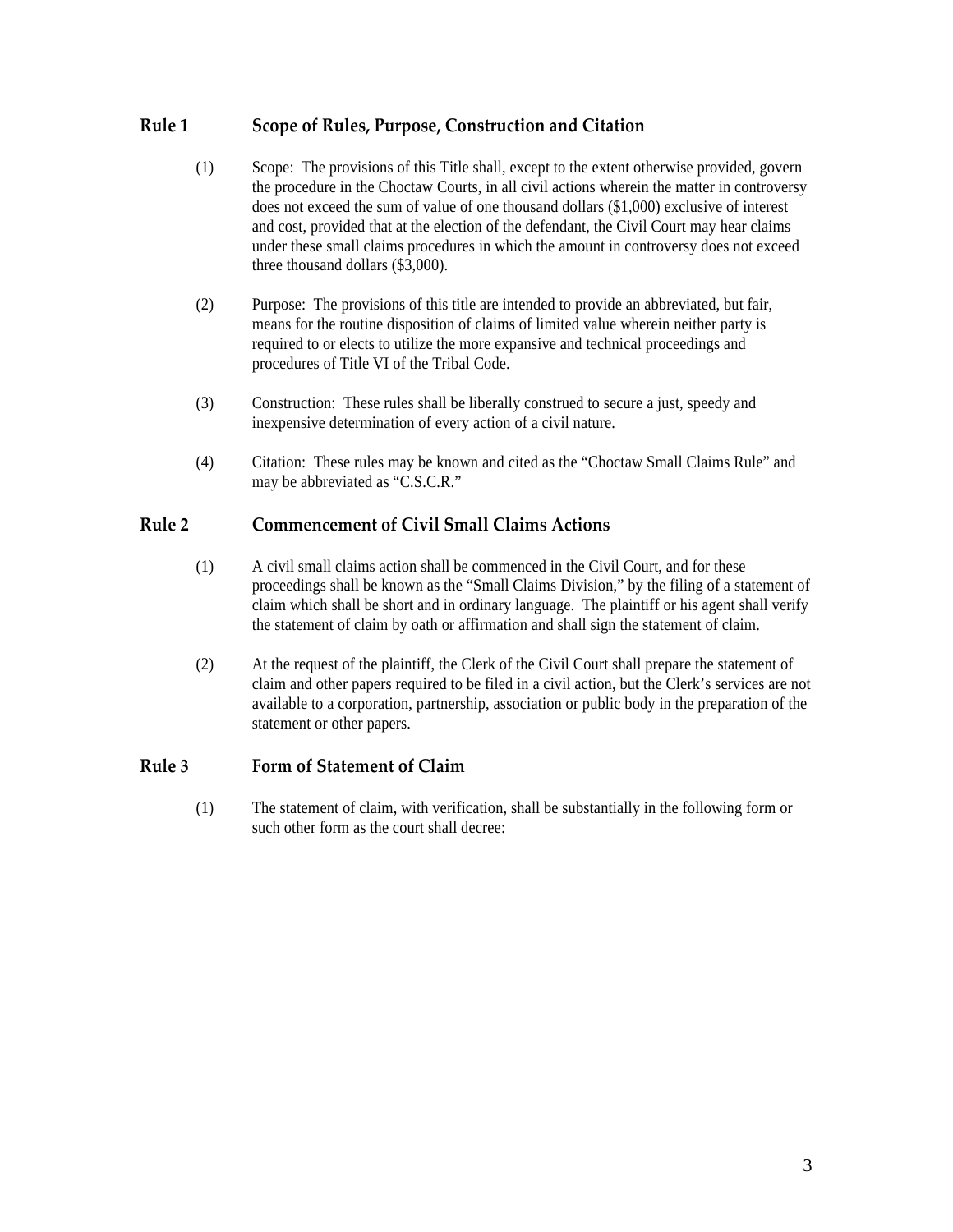| THE CHOCTAW COURT            |
|------------------------------|
| <i>SMALL CLAIMS DIVISION</i> |
| PEARL RIVER COMMUNITY        |
| <b>CHOCTAW RESERVATION</b>   |
| MISSISSIPPI                  |

| Plaintiff |     |
|-----------|-----|
|           |     |
|           |     |
|           |     |
| vs.       | No. |
|           |     |
|           |     |
| Defendant |     |

*Statement of Claim* 

*(Here, the plaintiff, or at his request, the Clerk of the Civil Court, will insert a statement of the plaintiff's claim and the original, to be filed with the Clerk, may be verified by the plaintiff or his agent, as follows:)*

*Verification* 

*\_\_\_\_\_\_\_\_\_\_\_\_\_\_\_\_\_, being first duly sworn on oath says the foregoing is a just and true statement of the amount owing by defendant to the plaintiff, (or "of the claim made by the plaintiff upon the defendant") exclusive of any set-off or just grounds of defense.* 

 *\_\_\_\_\_\_\_\_\_\_\_\_\_\_\_\_\_\_\_\_\_\_\_\_\_\_\_\_* 

 *\_\_\_\_\_\_\_\_\_\_\_\_\_\_\_\_\_\_\_\_\_\_\_\_\_\_\_\_* 

 *Plaintiff (or agent)* 

*Subscribed and sworn to before me this the \_\_\_\_ day of \_\_\_\_\_\_\_\_\_\_\_, 20\_\_\_.* 

 *Notary Public*

(2) A copy of any promissory note, contract, statement of account, or other evidence in establishment of any amount due and owing or obligation incurred shall be appended to the statement of claim and filed therewith.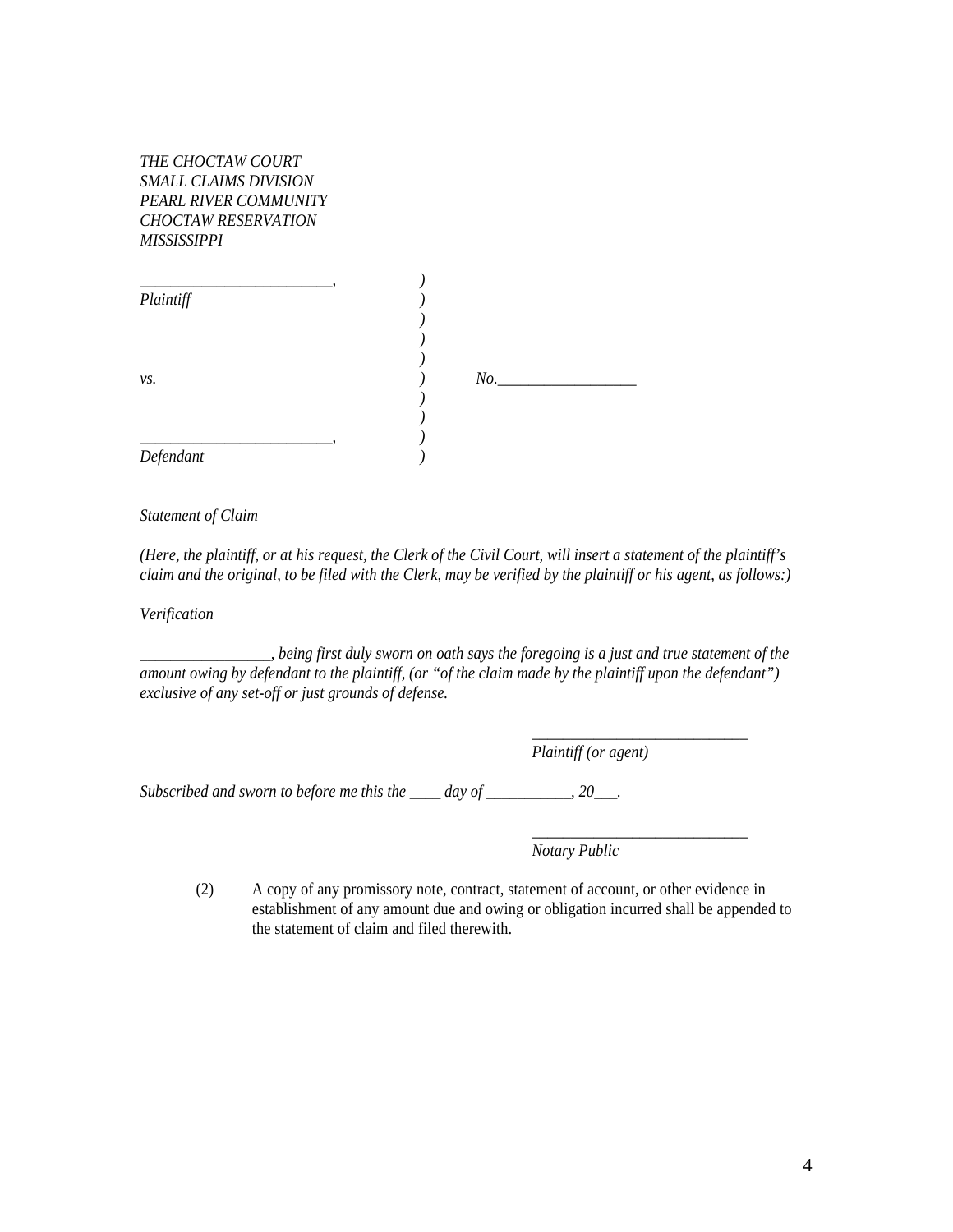#### <span id="page-4-0"></span>**Rule 4 Notice of Claim**

(1) Filing of Statement: Upon the filing of the statement of claim as provided in Rule 3, the Clerk shall prepare in triplicate form a Notice of Claim in the following form:

*THE CHOCTAW COURT SMALL CLAIMS DIVISION PEARL RIVER COMMUNITY CHOCTAW RESERVATION MISSISSIPPI* 

| Plaintiff |     |
|-----------|-----|
|           |     |
|           |     |
| vs.       | No. |
|           |     |
|           |     |
|           |     |
| Defendant |     |
|           |     |

*Notice of Claim* 

*To: \_\_\_\_\_\_\_\_\_\_\_\_\_\_\_\_\_\_\_\_* 

 *Defendant* 

 *\_\_\_\_\_\_\_\_\_\_\_\_\_\_\_\_\_\_\_\_ Home Address* 

 *\_\_\_\_\_\_\_\_\_\_\_\_\_\_\_\_\_\_\_\_ Business Address* 

*You are hereby notified that (Plaintiff) has made a claim and is requesting judgment against you in the sum of \$\_\_\_\_\_\_ [insert other relief requested, if any], as shown in the foregoing statement. The Choctaw Court, Small Claims Division, will hold a hearing upon this claim on \_\_\_\_\_\_\_\_\_\_\_\_\_\_ at \_\_\_\_\_\_ \_.m. in the Choctaw Court in the Pearl River Community, Mississippi.* 

*You are required to be present at the hearing in order to avoid a judgment by default.* 

*If you have witnesses, books, receipts or other papers bearing on this claim, you should bring them with you at the time of the hearing. If you wish to have witnesses summoned, see the clerk at once for assistance. If you admit the claim, but desire additional time to pay, you must come to the hearing in person and state the circumstances to the court. You may come with or without an attorney.* 

*Dated: \_\_\_\_\_\_\_\_\_\_\_\_\_\_, 20\_\_. \_\_\_\_\_\_\_\_\_\_\_\_\_\_\_\_\_\_\_\_\_\_\_\_\_\_* 

 *Clerk of the Civil Court*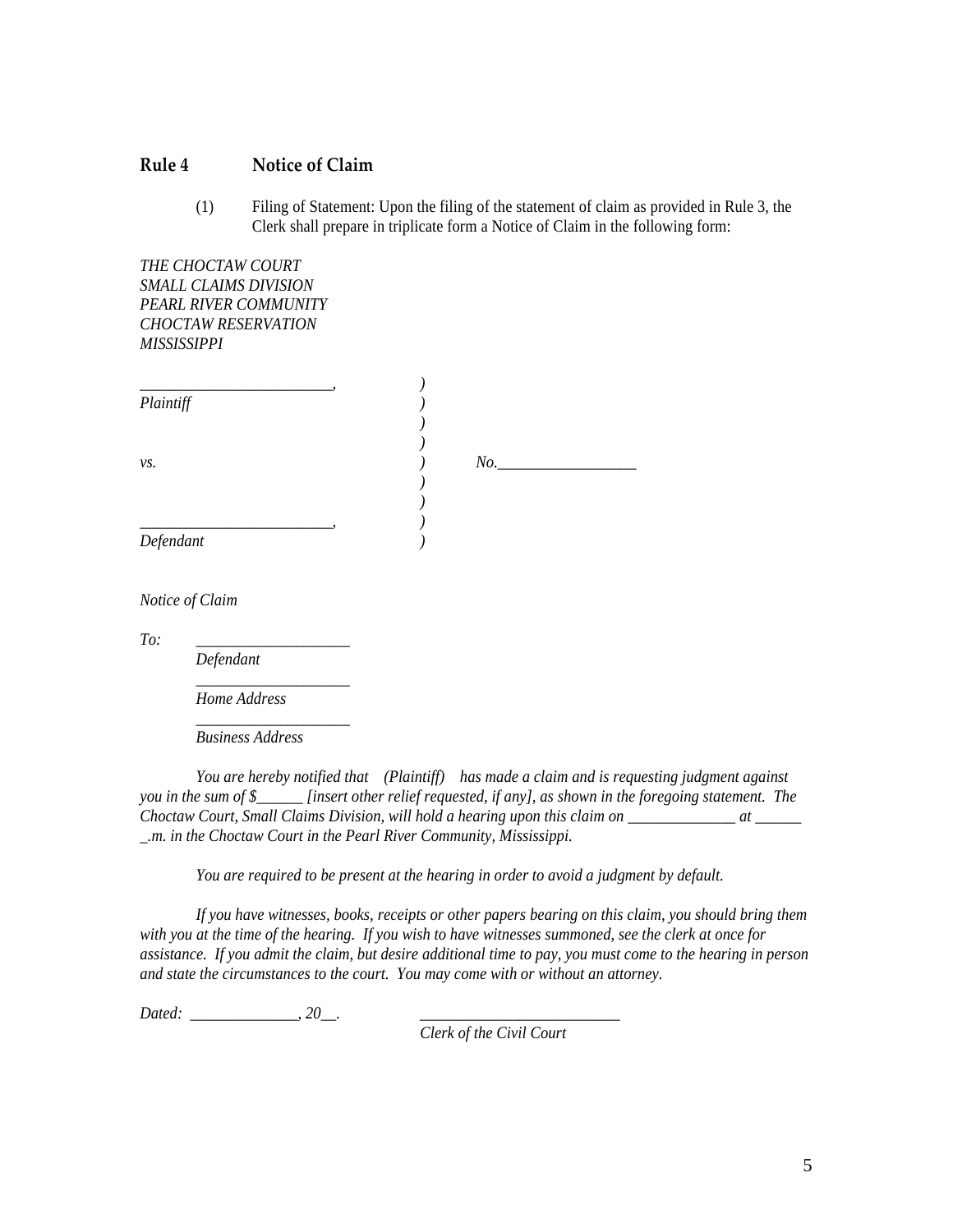- <span id="page-5-0"></span>(2) Notice to Plaintiff: The clerk shall furnish the plaintiff with a copy of the notice of claim which shall indicate the day and hour set for the hearing, such date to be not less than thirty (30) nor more than forty-five (45) days from the filing of the civil action.
- (3) Statement and Notice of Defendant: The clerk shall cause to be served upon the defendant in accordance with Rule 6 of this title, a copy of the statement of claim and verification, and copies of all supporting documentation attached thereto, together with a copy of the notice of claim.
- (4) Original Notice to File: The original notice of claim shall be made a part of the court file.

### **Rule 5 Uncontested and Contested Claims**

- (1) Judgment of Default: On the return date, if the defendant fails to appear or if the defendant appears but does not contest the claim or any portion thereof, the plaintiff may move for and secure a judgment by default. Upon motion of the plaintiff, if the claim is for a liquidated amount of one thousand dollars (\$1,000) or less, the foregoing verification and proof of service of process shall entitle the plaintiff to a judgment by default without further proof. If the amount is unliquidated or in excess of \$1,000, the plaintiff shall additionally be required to present proof of his claim in advance of the granting of a default judgment.
- (2) Contested Claim: Defendants contesting all or any portion of a claim brought under these rules, as well as defendants raising a set-off or counterclaim, may do so under these rules by appearing before the court at the time and date scheduled thereof. If, at that time, the defendant asserts a counterclaim or set-off, the judge may require a formal statement in writing of any counterclaim or set-off to be filed or may waive the requirement. If the plaintiff requires time to prepare his defense against the counterclaim or set-off, the judge may continue the case for a reasonable period for that purpose.
- (3) Election to Proceed Formally: Prior to, or at return time, defendants contesting claims brought under these rules and plaintiffs against whom a set-off or counterclaim have been brought may move the court for leave to proceed further under the Choctaw Rules of Civil Procedure or to conduct full or limited discovery thereunder. The court may make such inquiry as it deems necessary and shape discovery and further proceedings appropriately to individual case needs, keeping in mind the relative situation of the respective parties, provided, that the court may not authorize the plaintiff to proceed under the Choctaw Rules of Civil Procedure on any claim originally filed under the Choctaw Small Claims Procedure wherein the defendant was not represented by legal counsel at the time this rule is sought to be invoked.

#### **Rule 6 Trial**

(1) On the return day specified, as provided under Rule 4, or at such later time as the judge sets, the action shall go to trial. Immediately prior to trial, the judge shall make an earnest effort to settle the dispute by conciliation. If he fails to persuade the parties to settle the dispute without trial, he shall proceed with the hearing on the merits as provided in subsection (2) of this rule, subject to the Rule 9 provision for jury trial.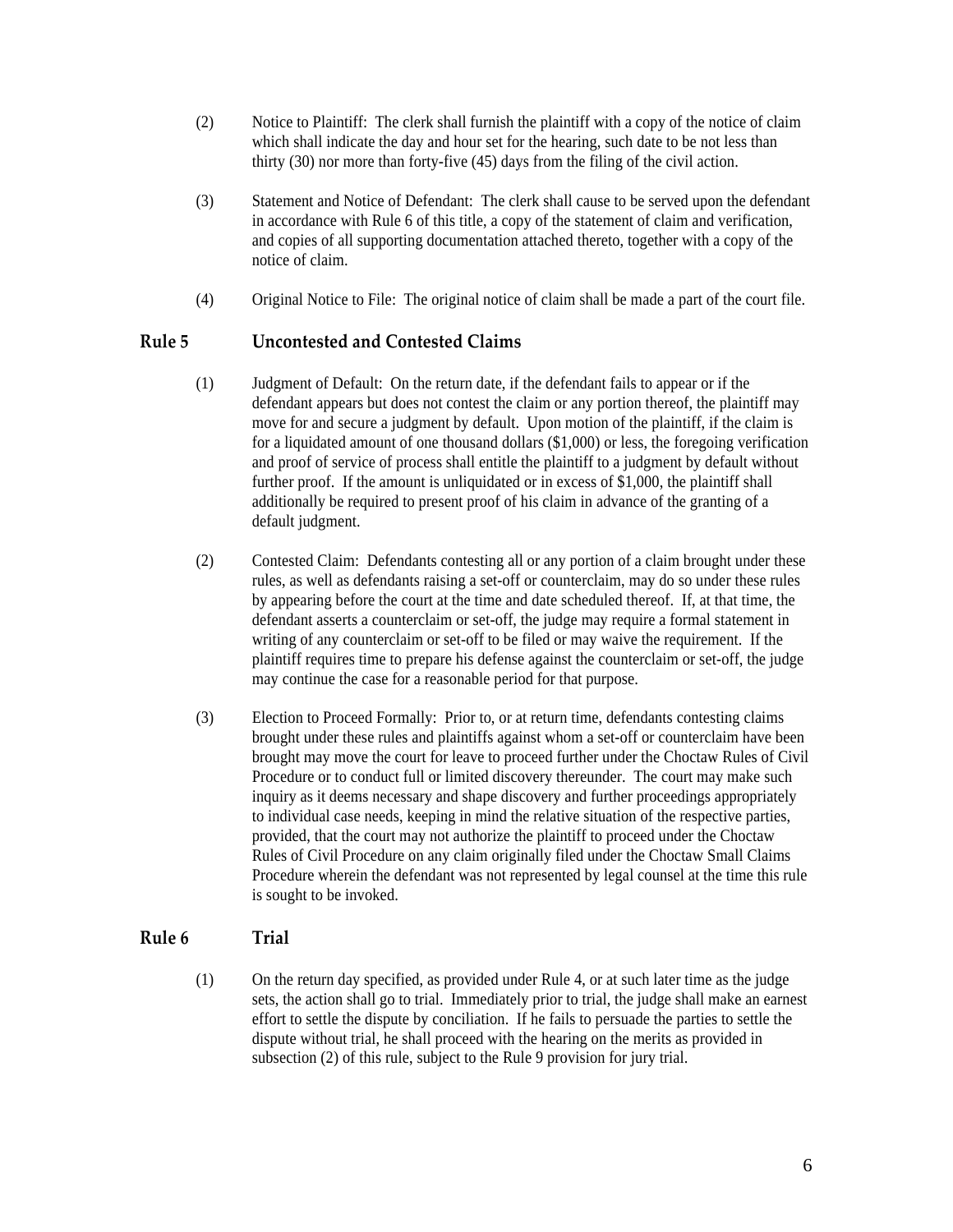- <span id="page-6-0"></span>(2) The parties and the witnesses shall be sworn. The judge shall conduct the trial in such manner as to do substantial justice between the parties according to applicable law and the customs and usages of the Tribe, and is not bound by rules of practice, procedure, pleading, or evidence, except for rules related to privileged communications.
- (3) If the defendant fails to appear, judgment shall be entered for the plaintiff by default as provided in Rule 5(1) or on the presentation of proof by the plaintiff alone. If the plaintiff fails to appear, the action may be dismissed for want of prosecution or the defendant may proceed to a trial on the merits or the case may be continued or returned to the files for further proceedings at a later date, as the judge may direct in the interest of justice. If both parties fail to appear, the judge may return the case to the files or order the action dismissed for want of prosecution or make any other just and proper disposition thereof, as justice requires.

## **Rule 7 Jury Trials**

- (1) There shall be no absolute right to a trial by jury unless given by a statute of the United States. Any party may request a trial by jury on any or all issues of fact, provided the request is made no later than ten (10) days before the trial. The judge must determine whether a jury trial is a matter of right in each specific case in which it is requested. Even if not a matter of right, the judge may, in his discretion, allow a jury trial. In all actions not triable by a jury the judge may try any issue with an advisory jury or order a trial with a jury whose verdict has the same effect as if trial by jury had been a matter of right.
- (2) The provisions of Rules 15, 22 and 23 of the Choctaw Rules of Civil Procedure governing jury selections and compositions, shall apply to jury trials.

# **Rule 8 Judgment**

- (1) In all civil actions, judgment shall consist of an order of the court awarding money, damages or an order directing the surrender of certain property to the injured party or the performance of some other act for the benefit of the injured party. When the injury inflicted was the result of carelessness of the defendant, the judgment shall fairly compensate the injured party for the loss. When the injury was deliberately inflicted, the judgment shall impose an additional penalty on the defendant. When the injury was inflicted as a result of an accident and both the plaintiff and the defendant were at fault, the judgment shall compensate the injured party for a reasonable part of the loss.
- (2) When judgment for money damages is to be rendered in a civil action and the party against whom it is to be rendered requests it, the judge shall inquire fully into his earnings and financial status and may stay the entry of judgment, and stay execution, except in cases involving wage claims, and order partial payments in such amounts, over such periods, and upon such terms, as seems just in the circumstances and will assure definite and steady reduction in the judgment until it is completely satisfied. Upon a showing that the party has failed to meet an installment payment without just cause, the stay of execution shall be vacated.
- (3) When a stay of execution has not been ordered or when a stay of execution has been vacated, a party in whose favor a judgment has been entered may avail himself of all remedies provided for in subsection (5) of this rule.